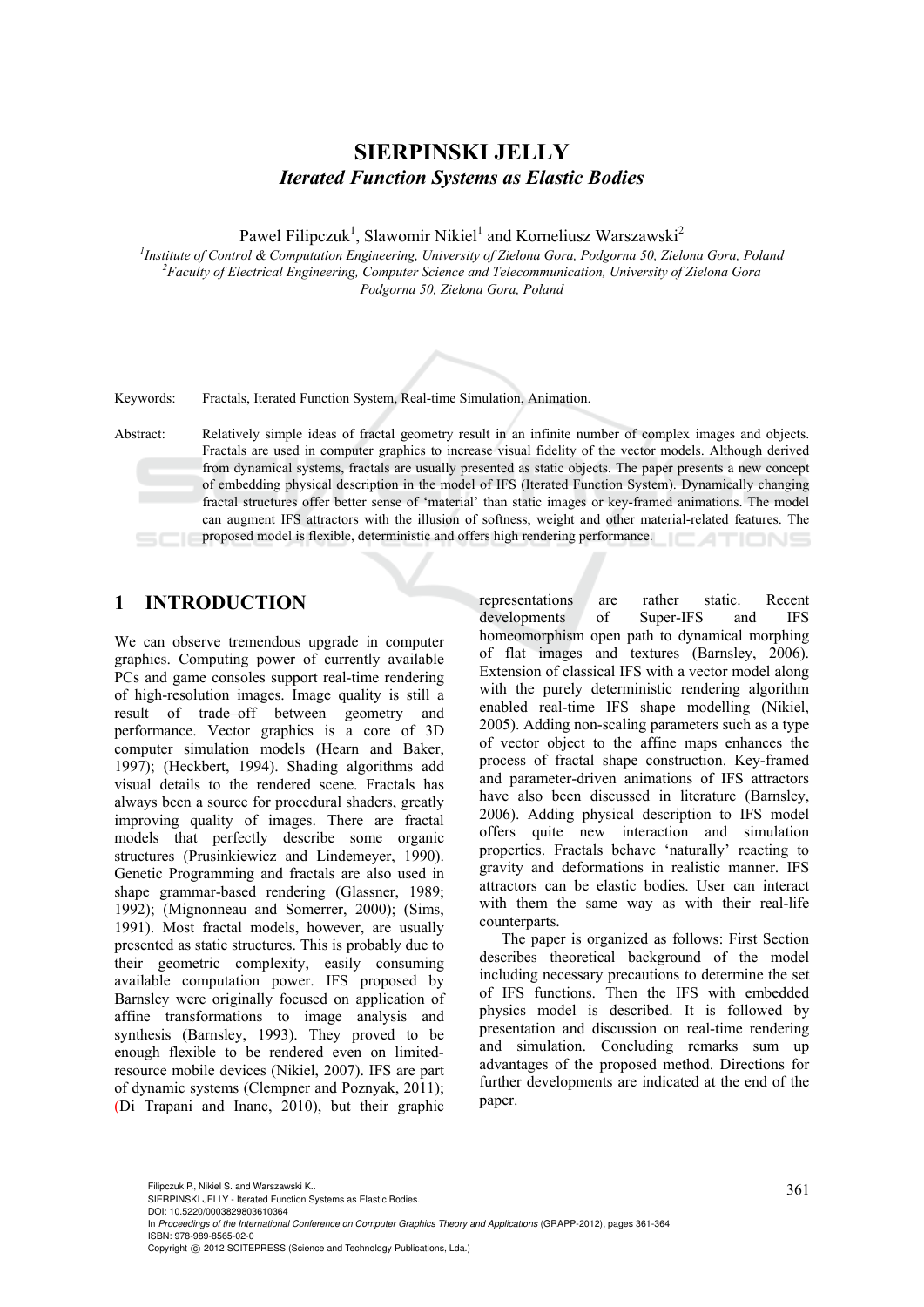## **2 ITERATED FUNCTION SYSTEMS**

### **2.1 Background**

The Iterated Function Systems theory defines mathematically some concepts of chaos and irregularity in geometry. Research done mainly by Barnsley led to significant new methods for image understanding (Barnsley, 1993; 2006). A basic set of tools for image construction is created through a set of simple geometric transformations. IFS are based on mathematical foundations laid by Hutchinson. An IFS fractal is constructed from a collage of transformed copies of itself. The transformation is performed by a set of affine maps. An affine mapping on a plane is usually a combination of rotation, scaling and translation in  $R^2$ . There are no particular conditions imposed on the maps except their contraction (Falconer, 1990).

A set of affine transformations is accompanied by respective contraction factors. They are relatively easy to estimate for classical linear two-dimensional IFS. When all contraction factors are less than 1 the IFS are called to be hyperbolic IFS. If each mapping has a specific measure assigned a probability IFS are called IFS with probabilities. Probabilities can be proportional according to Jacobians of transformation matrices. Proper adjustment of probability according to a given contraction factor enhances the rendering process. The average contraction suggests that even non-hyperbolic and non-linear IFS can posses their constant points, called the attractors. Estimation of the contraction factor for non-linear IFS is not trivial (Skarbek, 2006). It is often a matter of trial and error process to check the existence of the IFS attractor. If we consider an IFS to be a hyperbolic and linear, then the situation is quite safe. We will always obtain the image of the IFS attractor. With the help of the Collage Theorem it is possible to design interactively nature-like images and shapes.

#### **2.2 IFS with Physics**

First implementations of the IFS used binary images and were rather inefficient. There have been many improvements made over the IFS models and alternative fractal rendering methods. IFS (Partitioned IFS) and VRIFS (Vector Recurrent IFS) are incorporated in fractal image compression and decompression schemes (Barnsley, 1993). Polar IFS along with Genetic Programming is a very interesting alternative targeted at inverse problem:

how to find IFS set for a given image (Collet et al., 1999). Adding color-space to the IFS codes enhanced the process of colorization of fractal models (Nikiel, 1998). In the field of rendering methods, Dubuc and Elquortobi recognized that only new points of the IFS attractor are necessary to visualize the attractor (Dubuc, 1990). Monroe and Dudbridge developed an optimized version for onscreen display of IFS images, called the Minimal Plotting Algorithm (Monroe and Dudbridge, 1995). Bell proposed a recursive rendering scheme called Tesseral Synecdoche Algorithm (Bell, 1995); (Bell and Holroyd, 1991). Vector Recursive Rendering is another algorithm that can be used to transform an arbitrary set of points in n-dimensional spaces (Nikiel, 2005). Considering above-mentioned developments and purely deterministic character of some IFS models it is possible to render their attractors in real time. This enables interaction and animation of IFS fractals. There have been many attempts to use key-framed or parameter-driven animations (Barnsley, 2006). Adding physical description to IFS model opens quite new ways of interaction and simulation. Fractals behavior might be sensitive to deformations, gravity or other kind of forces.

Let  $(F, d)$  be a complete metric space. Let  $F \rightarrow F$ be a collection of mappings  $(\omega_i; i=1,2,...,L)$ operating on points  $(p)$  in  $F$ , then the

$$
\Omega = (F, (\omega_i); i=1,2,...,N) \tag{1}
$$

is called the Iterated Function System. An affine transformation  $\omega_i$  scaling and translating points  $(p)$ in  $R<sup>3</sup>$  has the form, and can be treated as a transformation matrix  $M_T$ :

$$
P'=M_T \cdot P = \begin{bmatrix} s_x & 0 & 0 & t_x \\ 0 & s_y & 0 & t_y \\ 0 & 0 & s_z & t_z \\ 0 & 0 & 0 & 1 \end{bmatrix} \begin{bmatrix} x \\ y \\ z \\ 1 \end{bmatrix}
$$
 (2)

where  $(t_x, t_y, t_z)$  determine translations and  $(s_x, s_y, s_z)$ determine scaling. A 2D example of such IFS model might be Sierpinski triangle built with three transformations. The IFS described above can be treated then as an elastic body by using classical physical formulas to define its behavior. Fractal objects can be influenced by external forces of gravity and wind. They can also collide with each other as well as with other objects or with the ground.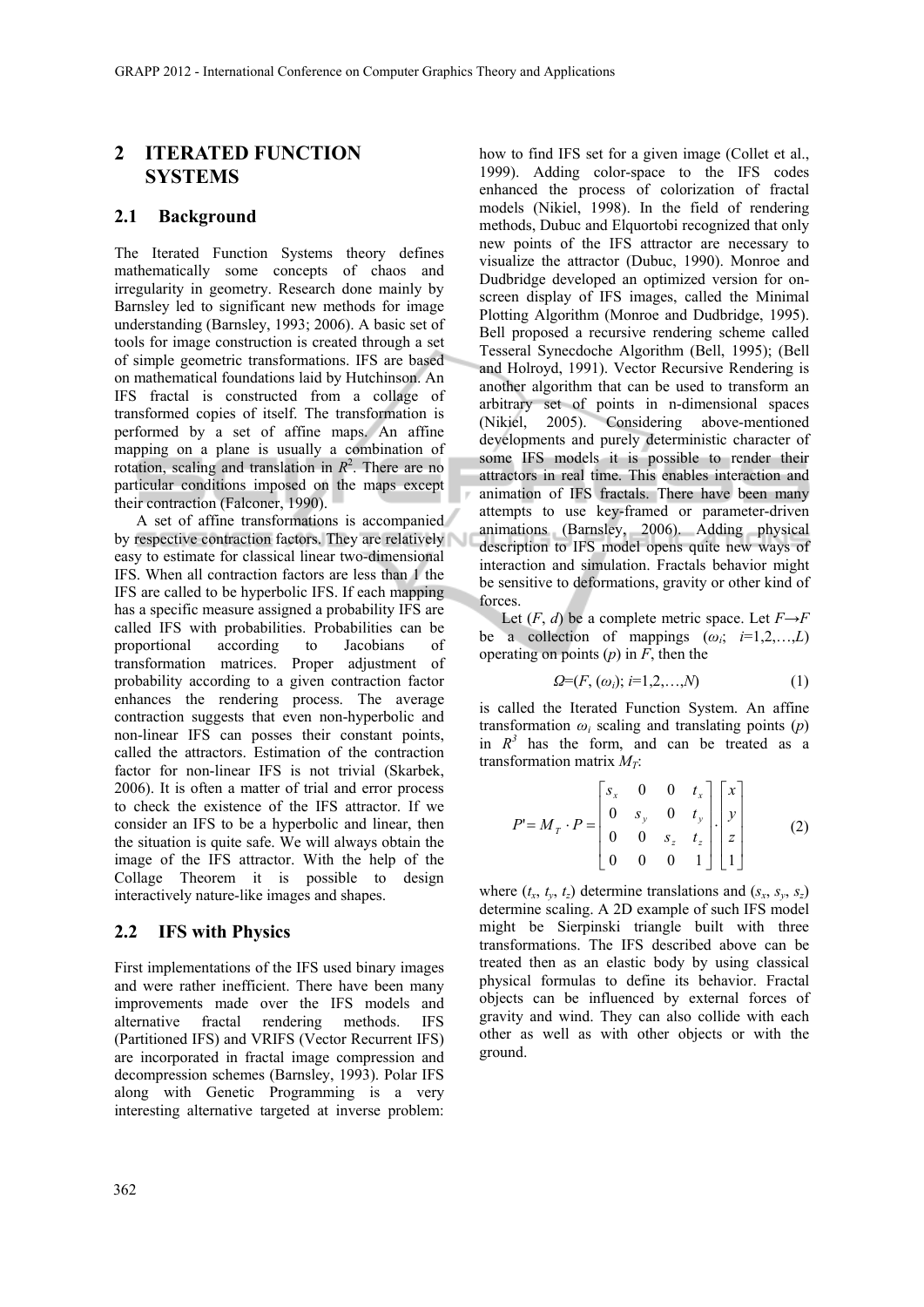

Figure 1: The model of IFS representing rigid bodies connected with springs.

Fig. 1 depicts an example, in which transformations are treated as rigid bodies connected by springs (for the model defined by Eq. 2). Spring forces are calculated using following formula:

$$
F = F_{spring} + F_{damping} = -k \cdot stretch - bv \tag{3}
$$

where  $k$  is the spring stiffness coefficient, *stretch* is the difference between neutral length of the spring and its current length, *b* is the dumping coefficient and *v* is a relative velocity between both ends of the spring. The resultant force *Fresultant* acting on objects is a sum of forces of connected springs and other forces like gravity, wind, etc. In the example presented in this paper, simple Euler integration method have been used.

Let  $P=[t_x, t_y, t_z]$  represent a position of the fractal object. Then, following formulas describe new value of *P* after time:

$$
a = \frac{F_{\text{resultant}}}{m}
$$
  

$$
v' = v + a\Delta t = v + \frac{F_{\text{resultant}}\Delta t}{m}
$$
 (4)  

$$
P' = P + s = P + v'\Delta t = P + \left(v + \frac{F_{\text{resultant}}\Delta t}{m}\right) \cdot \Delta t
$$

where  $\nu$  is velocity and  $m$  is mass of the object. Final transformation used in the IFS to generate the object in current frame of simulation depends on forces acting on it, time between the current and the previous frame, on its mass and on previous position and velocity. Final transformation matrix based on Eq. 2 can be described by:



Figure 2: A few screens from the simulation.

$$
M_{T} = \begin{bmatrix} 1 & 0 & 0 & P_{x} + \left(v_{x} + \frac{F_{x}\Delta t}{m}\right) \cdot \Delta t \\ 0 & 1 & 0 & P_{y} + \left(v_{y} + \frac{F_{y}\Delta t}{m}\right) \cdot \Delta t \\ 0 & 0 & 1 & P_{z} + \left(v_{z} + \frac{F_{z}\Delta t}{m}\right) \cdot \Delta t \\ 0 & 0 & 0 & 1 \end{bmatrix}
$$
(5)

It is possible to apply this method to other transformations, like scaling, rotation or skew but their physical interpretation is less obvious and could not be explained directly as for translation. Final transformation set used in our prototype application consists of all these transformations and is calculated as follows:

$$
M = M_{s} \cdot M_{RC}^{-1} \cdot M_{R} \cdot M_{RC} \cdot M_{T}
$$
 (6)

where  $M_S$  is scaling,  $M_R$  is rotation,  $M_T$  is translation and  $M_{RC}$  is the center of rotation matrix.

#### **2.3 Rendering Algorithm**

The physical IFS objects are rendered with vector recursive rendering (VRR) (Nikiel, 2005). It provides fast and deterministic way to calculate structure of the object. According to the VRR algorithm set transformations are used *N* times on initial point to estimate fractal attractor. The final set of points might be drawn directly on the screen or rendered as coordinates of billboards or CSG sets. The amount of physical calculations depends on the number of transformation, not on *N* or the final complexity of the object.

A deterministic rendering scheme is necessary to construct physics-based three-dimensional fractals. Either Tesseral Synecdoche Algorithm or Vector Recursive Rendering Algorithm can be adapted to handle the model described in the previous Section.